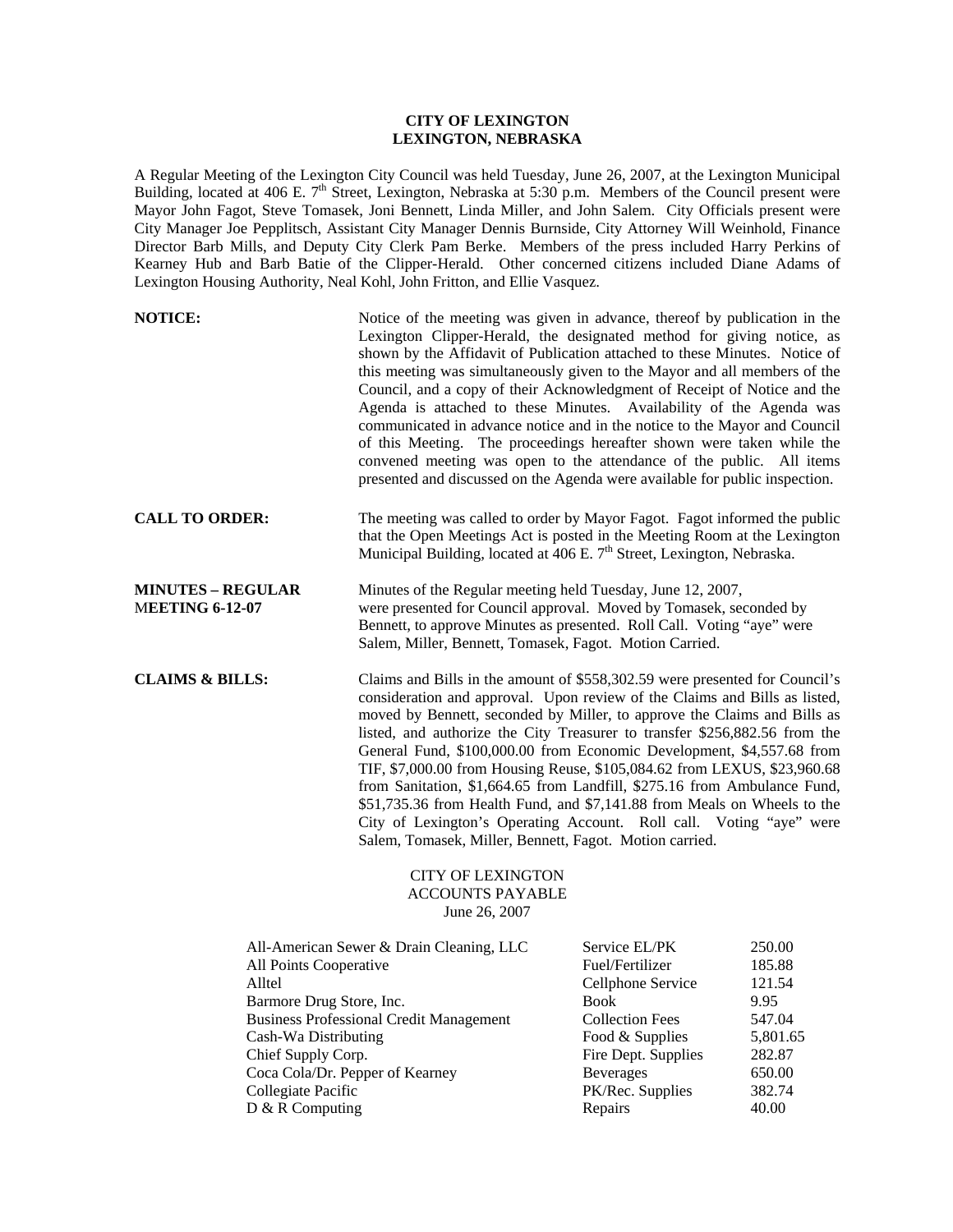Davis Energy, Inc. **Fuel** 5,333.68 Dawson Area Development Registration Fee 695.00 Dawson County Court **Countillation** Court Fees 44.00 Diamond Vogel Paint **ST Supplies** 1,735.50 Dutton-Lainson Company Historical Lighting Spls 10,583.00 Ecolab WWTP Supplies 1,029.17 Eilers Machine & Welding PK Supplies 30.20 Electric Fixture WWTP/EL/ST Supplies 720.75 Electric Pump 3,088.82 Eustis Body Shop Repairs 205.07 Farmer Brothers Coffee Food Food 116.17 Fastenal WWTP Supplies 131.34 Fireguard, Inc. **Fire Vehicle Repair** 912.99 Fisher Scientific **Example 350.82** WWTP Supplies 350.82 Fyr-Tek Fire Dept. Supplies 80.82 Gale Group, The Books 110.35 Hach Company **WWTP Supplies** 327.10 Health Claims Fund Claims **38,143.36** HD Supply Waterworks WR Supplies 28.55 Holbein, Dahlas D. Maint. & Cleaning 850.00 Ingram Library Services Books Books 850.87 Knapp Electric **WWTP** Supplies 1,100.37 Lexington Newspapers, Inc. Publications 20.31 Lexington True Value **Supplies** 12.99 Payroll Wages 112,999.55 Social Security **Employer /FICA Med** 8,411.94 First National Bank **Employer / Pension** 2,976.43 First National Bank **Police Pension** 1,318.10 ICMA City Manager Pension 373.08 Mac's Short Stop **Food** 149.19 Mead Lumber & Rental-Lexington WWTP/EL/PK Supplies 170.18 Mid-Nebraska Printing and Rec. Supplies 45.00 Midwest Laboratories, Inc. Landfill Supplies 1,664.65 NFPA International Membership Fee 150.00 Nebraska Department of HHS Laboratory WR Testing 860.00 Neopost Postage 1,500.00 Overton Community Center Meals On Wheels 100.00 Paulsen, Inc. Concrete 74.90 Platte Valley Communications Phone 21.40 Plum Creek Market Place Food Food 21.72 Random House Direct Book 24.90 Reams Sprinkler Supply Co. PK Supplies 319.97 Roberts Dairy Company **Food & Supplies** 267.38 RTC WWTP Supplies 217.00 Sargent Drilling Co. 6. Well Repair 1,037.90 Schwan's Sales Ent Food Food 170.85 Service Master Mid Nebraska<br>
Bldg. Cleaning Serv. 2,675.94 Showcases Library Supplies 137.86 Sign Pro GGC Supplies 36.00 Subway Sandwiches & Salads Food 39.89 T. O. Haas Tire Co., Inc. Tires/Repair 269.92 TierOne-Lib. Petty Cash Postage 6.38 U-Save Business Equipment Office Supplies/Postage 390.66 Wal-Mart Supplies 398.45 Ward Laboratories Lab Tests 48.00 All Points Cooperative Fuel Fuel 82.04

Dan's Sanitation Sanitation Fees 1,853.00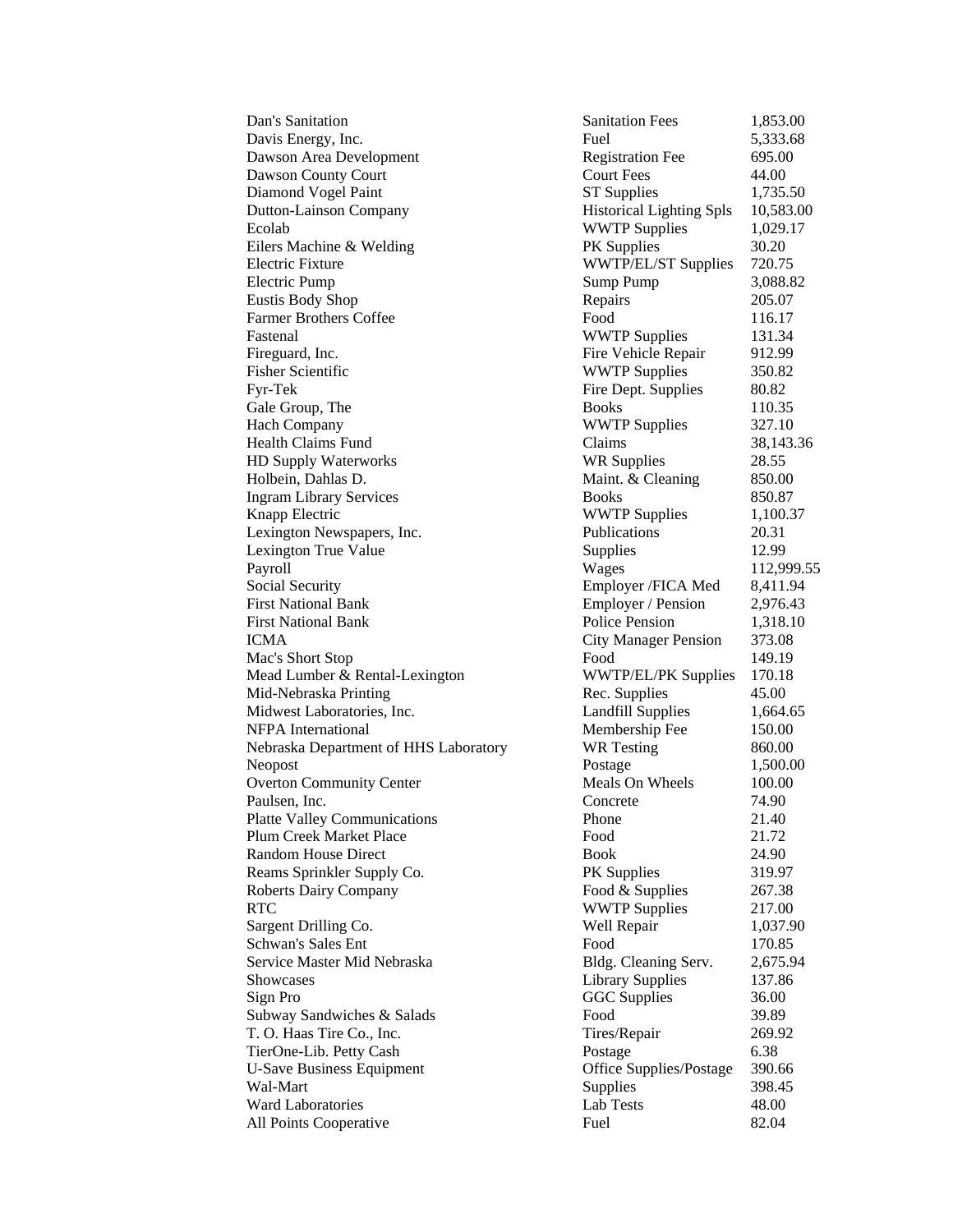| Associated Supply Company, Inc.         | <b>Aquatic Center Supplies</b>  | 325.29     |
|-----------------------------------------|---------------------------------|------------|
| B & D Office City                       | <b>Office Supplies</b>          | 130.48     |
| <b>Better Homes And Gardens</b>         | Subscription                    | 34.91      |
| <b>Bliven Construction</b>              | Replace Rec. Bldg. Roof         | 5,529.49   |
| Bob's Auto Repair & Service             | Vehicle Repair                  | 617.25     |
| <b>Brown Traffic Products</b>           | <b>EL</b> Supplies              | 259.72     |
| <b>Business Card</b>                    | ST/PK/Office Supplies           | 666.42     |
| Card Center/Orscheln                    | Supplies                        | 71.67      |
| Cash-Wa Distributing                    | Food & Supplies                 | 2,040.75   |
| Coca Cola/Dr. Pepper of Kearney         | <b>Beverages</b>                | 96.00      |
| <b>Council for Economic Development</b> | Loan                            | 100,000.00 |
| Dan's Sanitation                        | <b>Sanitation Fees</b>          | 25,207.68  |
| Davis Energy, Inc.                      | Fuel/Oil                        | 4,741.15   |
| <b>Dawson County Treasurer</b>          | <b>TIF Refund</b>               | 4,557.68   |
| Denker Inc.                             | Electric Rebate                 | 1,025.00   |
| Designer Craft Woodworking              | Drive-Thru Window Rep           | 90.95      |
| Dos Mundos                              | Subscription                    | 40.00      |
| <b>Eakes Office Plus</b>                | <b>Library Supplies</b>         | 387.51     |
| H & M Services                          | <b>Library Supplies</b>         | 114.00     |
| Health Claims Fund                      | Claims                          | 13,592.00  |
| <b>Ingram Library Services</b>          | <b>Books</b>                    | 24.45      |
| Iowa Transit                            | <b>WR Supplies</b>              | 110.29     |
| <b>Jakes Toro Sprinklers</b>            | Sprinkler Maint.                | 56.08      |
| <b>Jeffrey Contracting</b>              | <b>OOR Housing</b>              | 7,000.00   |
| <b>Jim Phillips Construction</b>        | Concrete Work/Srv Bldg 8,531.00 |            |
| <b>Lexington Newspapers</b>             | Publication                     | 7.28       |
| Lexington, City of                      | Franchise / Service Fees        | 53,264.98  |
| Lexington Utilities System              | <b>Utilities</b>                | 24,722.74  |
| Mac's Short Stop                        | Food                            | 79.92      |
| Mead Lumber & Rental-Lexington          | <b>WR Supplies</b>              | 384.77     |
| Miller & Associates                     | <b>Retainer Service</b>         | 800.00     |
| Mountain Plains Library Association     | <b>Membership Dues</b>          | 27.50      |
| Naumann, Sondra                         | <b>Cleaning Service</b>         | 132.00     |
| Nebraska Machinery                      | Loader Repair                   | 31,035.71  |
| <b>Olsson Associates</b>                | Professional Fees               | 319.76     |
| <b>Oxmoor House</b>                     | <b>Book</b>                     | 33.91      |
| Paulsen Inc.                            | Concrete/Rebar                  | 152.00     |
| <b>Plum Creek Promotions</b>            | <b>T-Shirts</b>                 | 1,004.27   |
| <b>Reiman Publications</b>              | Subscription                    | 14.98      |
| Schwan's Sales Ent                      | Food                            | 112.91     |
| Sporting Edge, The                      | Swimsuits                       | 2,421.00   |
| T. L. Sund Constructors, Inc.           | <b>Memorial Park Shelter</b>    | 53,718.00  |
| This Old House Magazine                 | Subscription                    | 39.95      |
| TierOne-City Petty Cash                 | Postage / Food                  | 21.90      |
| TierOne-Lib. Petty Cash                 | Postage                         | 32.64      |
|                                         | <b>WR/Police Supplies</b>       | 62.77      |
| <b>U-Save Business Equipment</b>        |                                 |            |
| Van Diest Supply Company                | <b>ST Supplies</b>              | 760.00     |
| Wal-Mart<br><b>Ward Laboratories</b>    | Supplies                        | 294.65     |
|                                         | Water Test                      | 24.00      |
|                                         | TOTAL CLAIMS:                   | 558,302.59 |

**ORDINANCE:** An ordinance entitled "AN ORDINANCE TO REZONE CED ADDITION, FROM A-2 URBAN RESERVE TO R-2 TWO FAMILY RESIDENTIAL DISTRICT; TO REPEAL ALL ORDINANCES OR SECTIONS OF ORDINANCES IN CONFLICT HEREWITH; TO PROVIDE FOR AN EFFECTIVE DATE AND FOR PUBLICATION IN PAMPHLET FORM" was read by title. Following discussion, moved by Salem, seconded by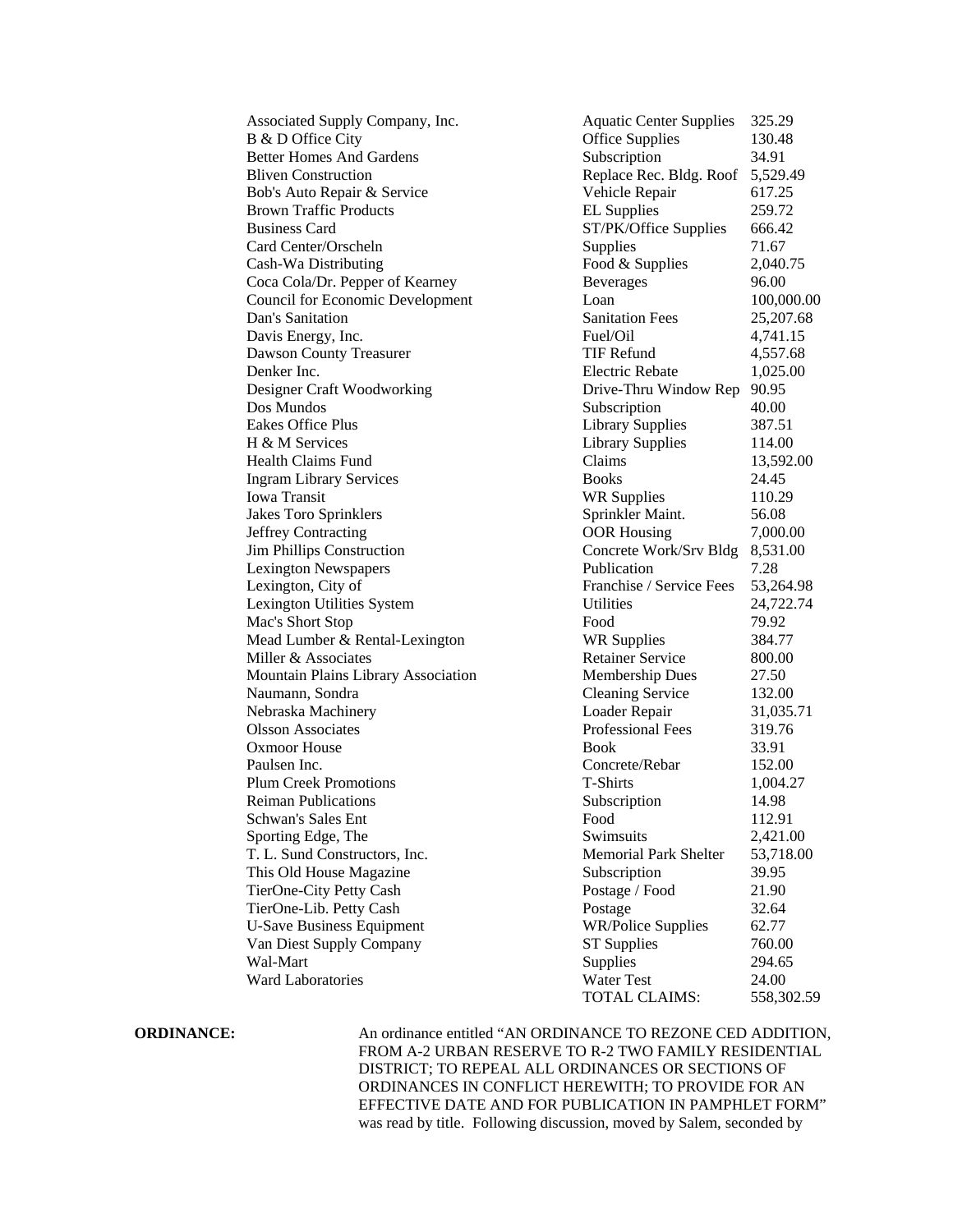|                                              | Tomasek, to suspend rules requiring three separate readings of the ordinance.<br>Roll call. Voting "aye" were Miller, Bennett, Tomasek, Salem, Fagot.<br>Motion carried.                                                                                                                                                                                                                                                                                                                                                                                                                                                                                                                                                                          |
|----------------------------------------------|---------------------------------------------------------------------------------------------------------------------------------------------------------------------------------------------------------------------------------------------------------------------------------------------------------------------------------------------------------------------------------------------------------------------------------------------------------------------------------------------------------------------------------------------------------------------------------------------------------------------------------------------------------------------------------------------------------------------------------------------------|
|                                              | Ordinance No. 2233 was read by title. Moved by Salem, seconded by<br>Miller, to pass Ordinance No. 2233 on final reading. Roll call. Voting "aye"<br>were Bennett, Tomasek, Miller, Salem, Fagot. Motion carried.                                                                                                                                                                                                                                                                                                                                                                                                                                                                                                                                 |
| <b>APPOINTMENTS:</b>                         | Council considered appointing John Fagot as the city's representative to the<br>Dawson Area Development. Following discussion, moved by Miller,<br>seconded by Salem, to appoint Fagot as DAD representative. Roll call.<br>Voting "aye" were Bennett, Tomasek, Salem, Miller, Fagot. Motion carried.                                                                                                                                                                                                                                                                                                                                                                                                                                             |
|                                              | Council considered appointing Ellie Vasquez to the Lexington Planning<br>Commission. Following discussion, moved by Salem, seconded by Miller to<br>appoint Vasquez to the Planning Commission. Roll call. Voting "aye" were<br>Bennett, Tomasek, Miller, Salem, Fagot. Motion carried. The council<br>welcomed Ms. Vasquez and thanked her for her service.                                                                                                                                                                                                                                                                                                                                                                                      |
| <b>HOUSING AUTHORITY</b><br>PILOT AGREEMENT: | Diane Adams, Lexington Housing Authority, requested Council waiver<br>of the Payment in Lieu of Taxes agreement with the City of Lexington.<br>Following discussion, moved by Tomasek, seconded by Salem, to approve a<br>waiver of the PILOT agreement for the current fiscal year. Roll call. Voting<br>"aye" were Miller, Bennett, Salem, Tomasek, Fagot. Motion carried.                                                                                                                                                                                                                                                                                                                                                                      |
| <b>ORDINANCE:</b>                            | Burnside presented a draft amendment to Chapter 12 of the Lexington City<br>Code relating to food and food establishments. An ordinance entitled "AN<br>ORDINANCE TO AMEND CHAPTER 12 OF THE LEXINGTON<br>CITY CODE; TO RENUMBER SECTIONS OF CHAPTER 12; TO<br><b>IMPROVE EFFICIENCY BY REDUCING REDUNDANCIES</b><br>BETWEEN STATE AND LOCAL REGULATORY PRACTICES FOR<br>FOOD HANDLING ESTABLISHMENTS; TO PROVIDE FOR AN<br>EFFECTIVE DATE AND FOR PUBLICATION IN PAMPHLET<br>FORM" was read. Following discussion, moved by Tomasek, seconded by<br>Bennett, to suspend the rules regarding the reading of the ordinance on three<br>separate occasions. Roll call. Voting "aye" were Salem, Miller, Bennett,<br>Tomasek, Fagot. Motion carried. |
|                                              | Ordinance No. 2234 was read by title. Motion by Tomasek, seconded by<br>Miller, to approve Ordinance No. 2234 on final reading. Roll call. Voting<br>"aye" were Salem, Bennett, Miller, Tomasek, Fagot. Motion carried.                                                                                                                                                                                                                                                                                                                                                                                                                                                                                                                           |
| <b>PAY REQUEST:</b>                          | Pepplitsch requested approval of Pay Request #8 from Paulsen, Inc. for the Grand<br>Generation Center Renovation project. Following an update of the project, moved<br>by Miller, seconded by Salem, to approve Pay Request # 8 from Paulsen, Inc. in the<br>amount of \$29,884.21. Roll call. Voting "aye" were Tomasek, Bennett, Salem,<br>Miller, Fagot. Motion carried.                                                                                                                                                                                                                                                                                                                                                                       |
| <b>PASTURE LAND:</b>                         | Pepplitsch requested Council discussion on the sale of pasture land to LASWA for<br>landfill facility expansion. Following discussion, Staff was directed to prepare<br>information for further Council discussion.                                                                                                                                                                                                                                                                                                                                                                                                                                                                                                                               |
| <b>FINANCIAL REPORT:</b>                     | Pepplitsch presented the financial report for May 2007.<br>Following<br>discussion, moved by Salem, seconded by Bennett, to accept the financial<br>report as presented. Roll call. Voting "aye" were Miller, Tomasek, Bennett,<br>Salem, Fagot. Motion carried.                                                                                                                                                                                                                                                                                                                                                                                                                                                                                  |